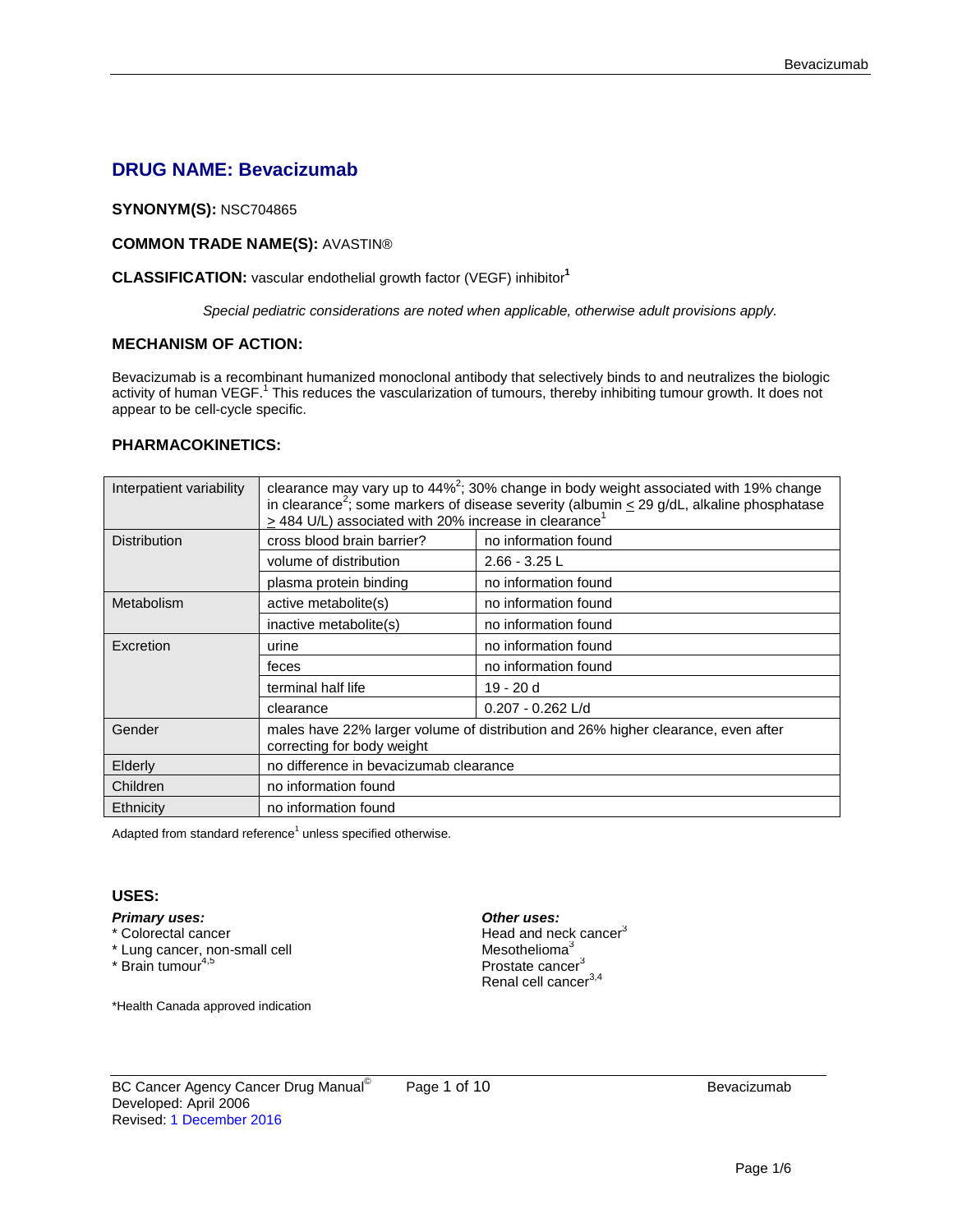## **SPECIAL PRECAUTIONS:**

#### *Contraindicated* in patients who have:

- a history of hypersensitivity reaction to bevacizumab or other recombinant human or humanized antibodies, or Chinese hamster ovary cell products
- untreated central nervous system metastases

#### *Caution:*

- increased risk of *post-operative bleeding* and *wound healing* complications; suggest hold bevacizumab for at least 28 days before or after major *surgery* and until surgical wound is fully healed<sup>4,6</sup>
- *osteonecrosis of the jaw* has been reported, mainly in association with prior or concurrent bisphosphonate therapy*;*  consider appropriate preventive dentistry prior to treatment<sup>7</sup>
- uncontrolled *hypertension*
- risk factors for *thromboembolic* events: history of arterial thromboembolic events or age greater than 65 years
- risk factors for development of *CHF*: prior anthracycline exposure or chest wall radiation
- congenital *bleeding* diatheses, acquired coagulopathy, full dose anticoagulants
- serious *hypersensitivity reactions*, including anaphylactic and anaphylactoid-type reactions, have been reported<sup>6</sup>
- *Ovarian failure* has been reported; fertility preservation strategies and hormonal changes associated with ovarian failure should be discussed with premenopausal women prior to treatment.<sup>8,9</sup>

#### *Special populations:*

**Patient age > 65 years** is associated with an increased risk of arterial thromboembolic events, including cerebrovascular accidents, transient ischemic attacks, and myocardial infarction. Other reactions seen with a higher frequency include grade 3-4 leukopenia and thrombocytopenia, proteinuria, and all grade neutropenia, diarrhea, nausea, headache, and fatigue.<sup>6</sup>

#### *Carcinogenicity:* no information found

#### **Mutagenicity:** no information found

Fertility: The inhibition of angiogenesis is considered likely to result in an adverse effect on female fertility.<sup>6</sup> New cases of ovarian failure have been observed in premenopausal women treated with bevacizumab.<sup>8,9</sup> Ovarian function recovered in the majority of patients after discontinuation of treatment. Longterm effects on fertility are not known.<sup>9</sup> In animals, fertility was impaired by several mechanisms, including endometrial proliferation, number of menstrual cycles, arrested follicular development, decreased ovary weight, or absent corpora lutea<sup>10</sup>; however, results were reversible upon treatment cessation.<sup>6</sup> No effect on male reproductive organs was observed.<sup>6</sup>

*Pregnancy:* FDA Pregnancy Category C.<sup>10</sup> Animal studies have shown embryotoxicity and teratogenicity. There are no controlled studies in women; however, angiogenesis is critical to fetal development, so inhibition of angiogenesis is likely to result in adverse effects on pregnancy. Bevacizumab should be given only if the potential benefit justifies the potential risk to the fetus. Consider appropriate contraception during and for at least 6 months following bevacizumab therapy.<sup>6</sup>

**Breastfeeding** is not recommended during therapy and for at least 6 months following the last dose.<sup>1,6</sup>

#### **SIDE EFFECTS:**

The table includes adverse events that presented during drug treatment but may not necessarily have a causal relationship with the drug. Because clinical trials are conducted under very specific conditions, the adverse event rates observed may not reflect the rates observed in clinical practice. Adverse events are generally included if they were reported in more than 1% of patients in the product monograph or pivotal trials, and/or determined to be clinically important.<sup>11,12</sup> When placebo-controlled trials are available, adverse events are generally included if the incidence is  $\geq$  5% higher in the treatment group.13,14 **Incidence data in the Side Effect table is based on bevacizumab monotherapy data unless indicated with an asterisk (\*).**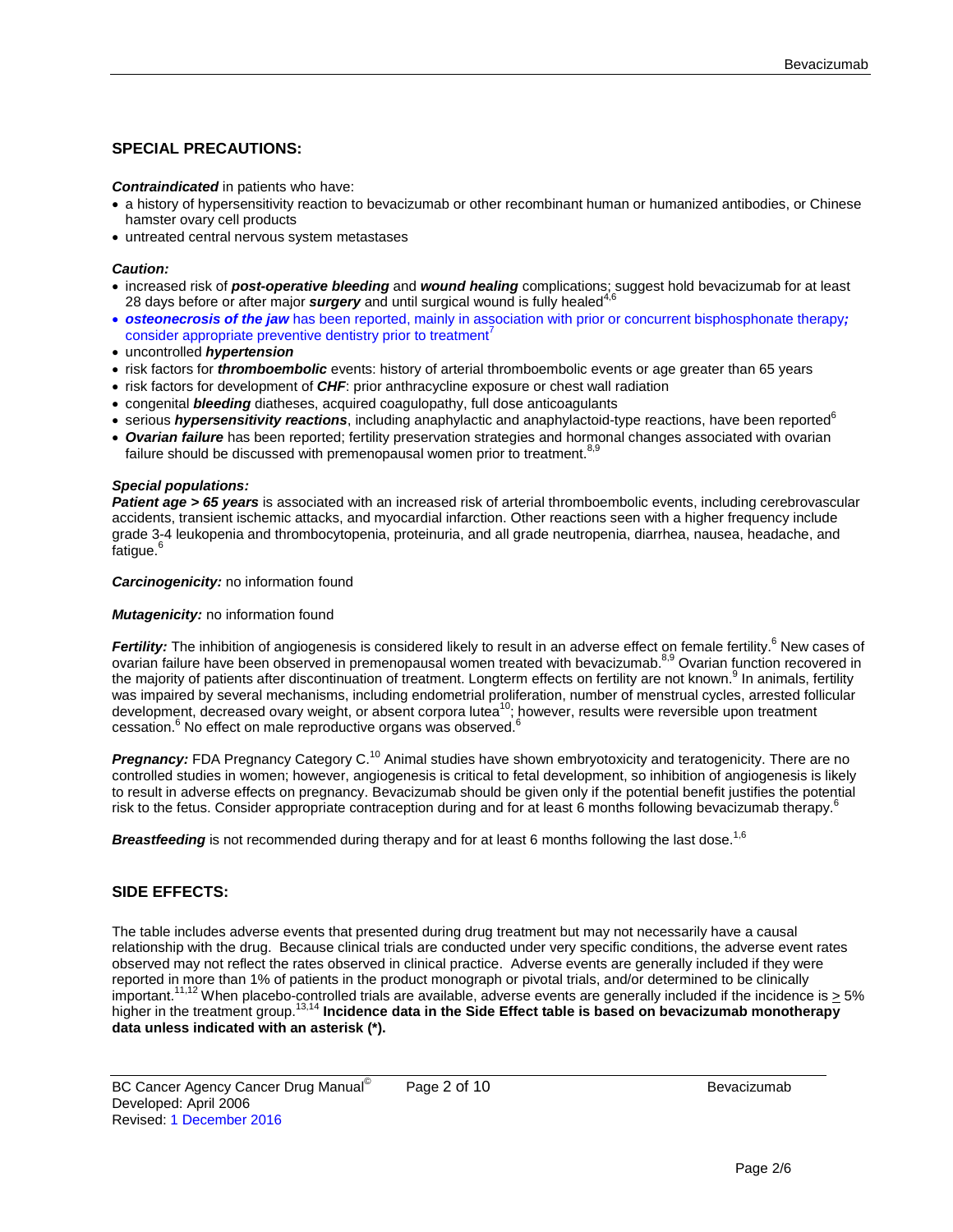| <b>ORGAN SITE</b>                                      | SIDE EFFECT                                                                                                                                                                                                         |  |  |
|--------------------------------------------------------|---------------------------------------------------------------------------------------------------------------------------------------------------------------------------------------------------------------------|--|--|
| Clinically important side effects are in bold, italics |                                                                                                                                                                                                                     |  |  |
| allergy/immunology                                     | hypersensitivity reaction (≤5%*) <sup>6,15</sup> ; see paragraph following Side Effects table                                                                                                                       |  |  |
| blood/bone marrow/                                     | anemia (1%) <sup>6</sup>                                                                                                                                                                                            |  |  |
| febrile neutropenia                                    | leucopenia <sup>16</sup> (21%*)                                                                                                                                                                                     |  |  |
|                                                        | neutropenia (2%) <sup>6</sup>                                                                                                                                                                                       |  |  |
|                                                        | thrombocytopenia (2%) <sup>6</sup>                                                                                                                                                                                  |  |  |
|                                                        | pancytopenia (rare*) <sup>3</sup>                                                                                                                                                                                   |  |  |
| cardiovascular (general)                               | <b>hypertension</b> (7-34%, severe 3-18%*) <sup>1,6,17,18</sup> ; see paragraph following Side<br><b>Effects</b> table                                                                                              |  |  |
|                                                        | hypertensive crisis <sup>6</sup> (≤1%*)                                                                                                                                                                             |  |  |
|                                                        | hypotension (7-15%*) <sup>19</sup>                                                                                                                                                                                  |  |  |
|                                                        | congestive heart failure (0-3%, severe 1-4%*) <sup>1,19,20</sup> ; possible risk factors include<br>prior anthracycline exposure and/or prior chest wall radiation <sup>t</sup>                                     |  |  |
|                                                        | tachycardia (3-4%*)                                                                                                                                                                                                 |  |  |
| coagulation                                            | arterial thromboembolism (3-11%, severe $2-4\%$ ) <sup>6,17,18,20</sup> ; includes<br>cerebrovascular accident, transient ischemic attack, and myocardial infarction; see<br>paragraph following Side Effects table |  |  |
|                                                        | venous thromboembolism <sup>6</sup> (2-18%, severe 4-8%*) <sup>6,17,18,20</sup> ; includes deep vein<br>thrombosis and pulmonary embolus                                                                            |  |  |
| constitutional symptoms                                | asthenia, muscular weakness (10-11%) <sup>6</sup>                                                                                                                                                                   |  |  |
|                                                        | fatigue (45%) <sup>6,17,18</sup>                                                                                                                                                                                    |  |  |
|                                                        | fever $(8\%)^6$                                                                                                                                                                                                     |  |  |
|                                                        | weight decrease <sup>6</sup> (6%)                                                                                                                                                                                   |  |  |
|                                                        | weight increase <sup>6</sup> (7%)                                                                                                                                                                                   |  |  |
| dermatology/skin                                       | extravasation hazard: none <sup>21</sup>                                                                                                                                                                            |  |  |
|                                                        | alopecia <sup>6</sup> (1%)                                                                                                                                                                                          |  |  |
|                                                        | erythema (2-15%*)                                                                                                                                                                                                   |  |  |
|                                                        | nail disorders (2-8%*) <sup>3,19</sup>                                                                                                                                                                              |  |  |
|                                                        | rash <sup>6</sup> (13%)                                                                                                                                                                                             |  |  |
|                                                        | wound healing complications (4-20%, severe 2%) <sup>6,17,18,20</sup> ; including wound<br>dehiscence; see paragraph following Side Effects table                                                                    |  |  |
| endocrine                                              | Cushingoid <sup>6</sup> (6%)                                                                                                                                                                                        |  |  |
| eye                                                    | blurred vision <sup>6</sup> (7%)                                                                                                                                                                                    |  |  |
| gastrointestinal                                       | emetogenic potential: rare <sup>22</sup>                                                                                                                                                                            |  |  |
|                                                        | anorexia, decreased appetite (6-13%) <sup>6</sup>                                                                                                                                                                   |  |  |
|                                                        | constipation (14%) <sup>6</sup>                                                                                                                                                                                     |  |  |
|                                                        | dehydration <sup>6</sup> (8%)                                                                                                                                                                                       |  |  |
|                                                        | diarrhea (21%) <sup>6</sup>                                                                                                                                                                                         |  |  |
|                                                        | dyspepsia (1%) <sup>6</sup>                                                                                                                                                                                         |  |  |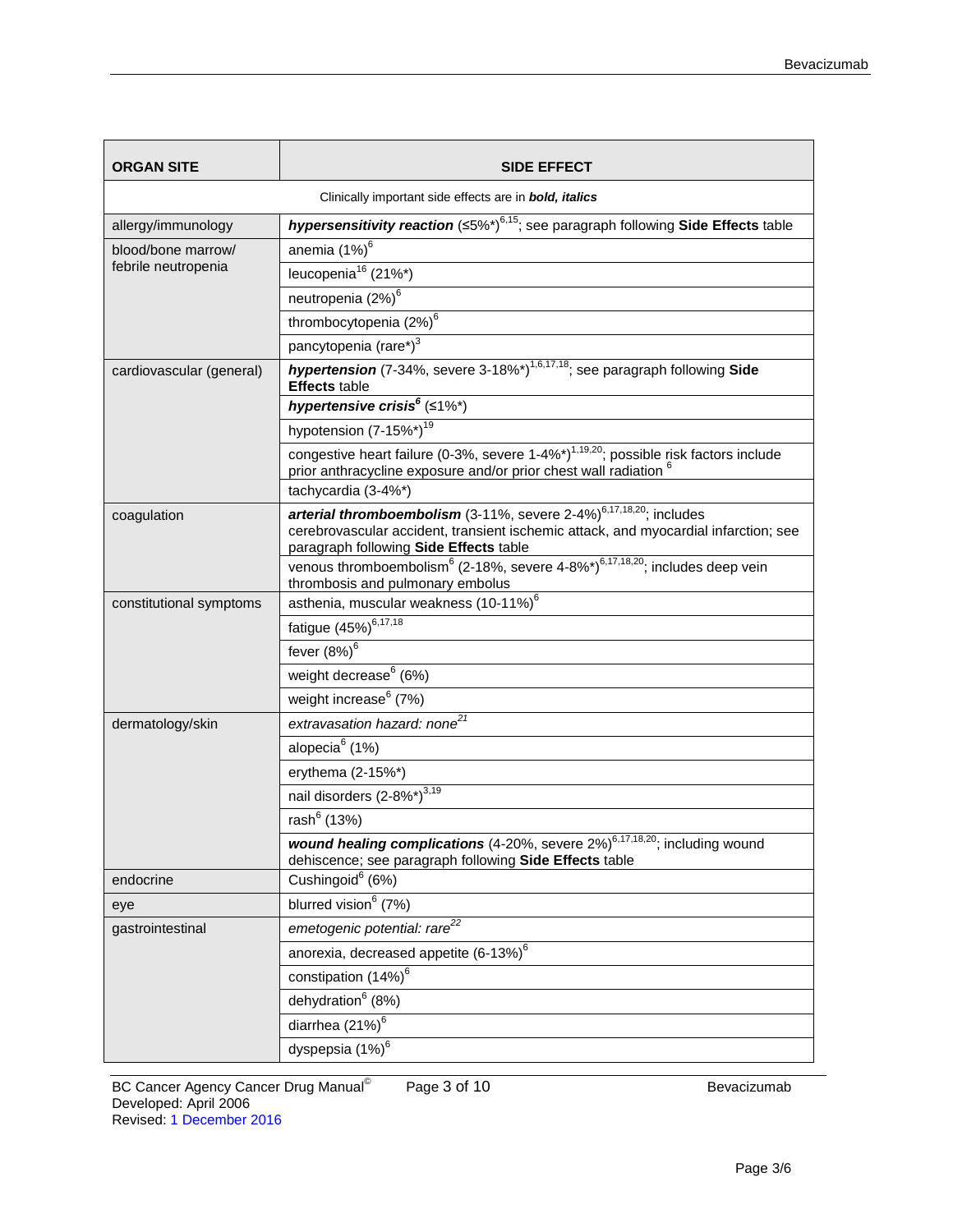| <b>ORGAN SITE</b>                                             | SIDE EFFECT                                                                                                                                                                          |  |  |
|---------------------------------------------------------------|--------------------------------------------------------------------------------------------------------------------------------------------------------------------------------------|--|--|
| Clinically important side effects are in <b>bold, italics</b> |                                                                                                                                                                                      |  |  |
|                                                               | dysphagia <sup>6</sup> (2%)                                                                                                                                                          |  |  |
|                                                               | gastrointestinal fistula or perforation (<3%*) <sup>6,18</sup> ; 2% in colorectal cancer, less<br>common in other cancers <sup>23</sup> ; see paragraph following Side Effects table |  |  |
|                                                               | gastrointestinal reflux disease (1%) <sup>6</sup>                                                                                                                                    |  |  |
|                                                               | hemorrhoids <sup>6</sup> (5%)                                                                                                                                                        |  |  |
|                                                               | intestinal obstruction (9%*)                                                                                                                                                         |  |  |
|                                                               | intestinal necrosis (rare*) $3$                                                                                                                                                      |  |  |
|                                                               | nausea (16%) <sup>6</sup>                                                                                                                                                            |  |  |
|                                                               | osteonecrosis of the jaw $(<1%)^7$                                                                                                                                                   |  |  |
|                                                               | stomatitis (24-32%*) <sup>19,24</sup>                                                                                                                                                |  |  |
|                                                               | transesophageal fistula (reported only in patients with lung or esophageal<br>cancer) $^{23}$                                                                                        |  |  |
|                                                               | vomiting <sup>6</sup> (6%)                                                                                                                                                           |  |  |
| hemorrhage                                                    | epistaxis <sup>6,18</sup> (19-26%); usually grade 1, lasting less than 5 minutes                                                                                                     |  |  |
| (see paragraph following<br>Side Effects table)               | gingival bleeding <sup>6</sup> (6%)                                                                                                                                                  |  |  |
|                                                               | hemoptysis <sup>6</sup> (2%)                                                                                                                                                         |  |  |
|                                                               | intracranial hemorrhage <sup>6</sup> $(2-3%)^{17,20}$                                                                                                                                |  |  |
|                                                               | mucocutaneous hemorrhage, including epistaxis, gingival, and vaginal bleeding<br>$(20-40\%^*)$                                                                                       |  |  |
|                                                               | pulmonary hemorrhage (4-31%* in lung cancer) <sup>25</sup>                                                                                                                           |  |  |
|                                                               | rectal hemorrhage (2%) <sup>6</sup>                                                                                                                                                  |  |  |
|                                                               | tumour-associated hemorrhage (3-5%*); usually severe, can occur suddenly                                                                                                             |  |  |
| hepatobiliary/pancreas                                        | biliary fistula $(<1\%^*)^{23}$                                                                                                                                                      |  |  |
| infection                                                     | candidiasis <sup>6</sup> (4%)                                                                                                                                                        |  |  |
|                                                               | cellulitis <sup>6</sup> (2%)                                                                                                                                                         |  |  |
|                                                               | nasopharyngitis <sup>6</sup> (7%)                                                                                                                                                    |  |  |
|                                                               | necrotizing fasciitis <sup>26</sup> (<1%); may be fatal                                                                                                                              |  |  |
|                                                               | pneumonia <sup>6</sup> (1%)                                                                                                                                                          |  |  |
|                                                               | sepsis (8%*)                                                                                                                                                                         |  |  |
|                                                               | upper respiratory tact <sup>6</sup> (12%)                                                                                                                                            |  |  |
|                                                               | urinary tract <sup>6</sup> (12%)                                                                                                                                                     |  |  |
| metabolic/laboratory                                          | alkaline phosphatase, increased (severe $\geq 5\%$ *)                                                                                                                                |  |  |
|                                                               | ALT, increased <sup>6</sup> (11%)                                                                                                                                                    |  |  |
|                                                               | AST, increased <sup>6</sup> (7%)                                                                                                                                                     |  |  |
|                                                               | hyperglycemia (17%) <sup>6</sup>                                                                                                                                                     |  |  |
|                                                               | hypocalcemia <sup>6</sup> (1-4%)                                                                                                                                                     |  |  |
|                                                               | hypokalemia (8%) <sup>6</sup>                                                                                                                                                        |  |  |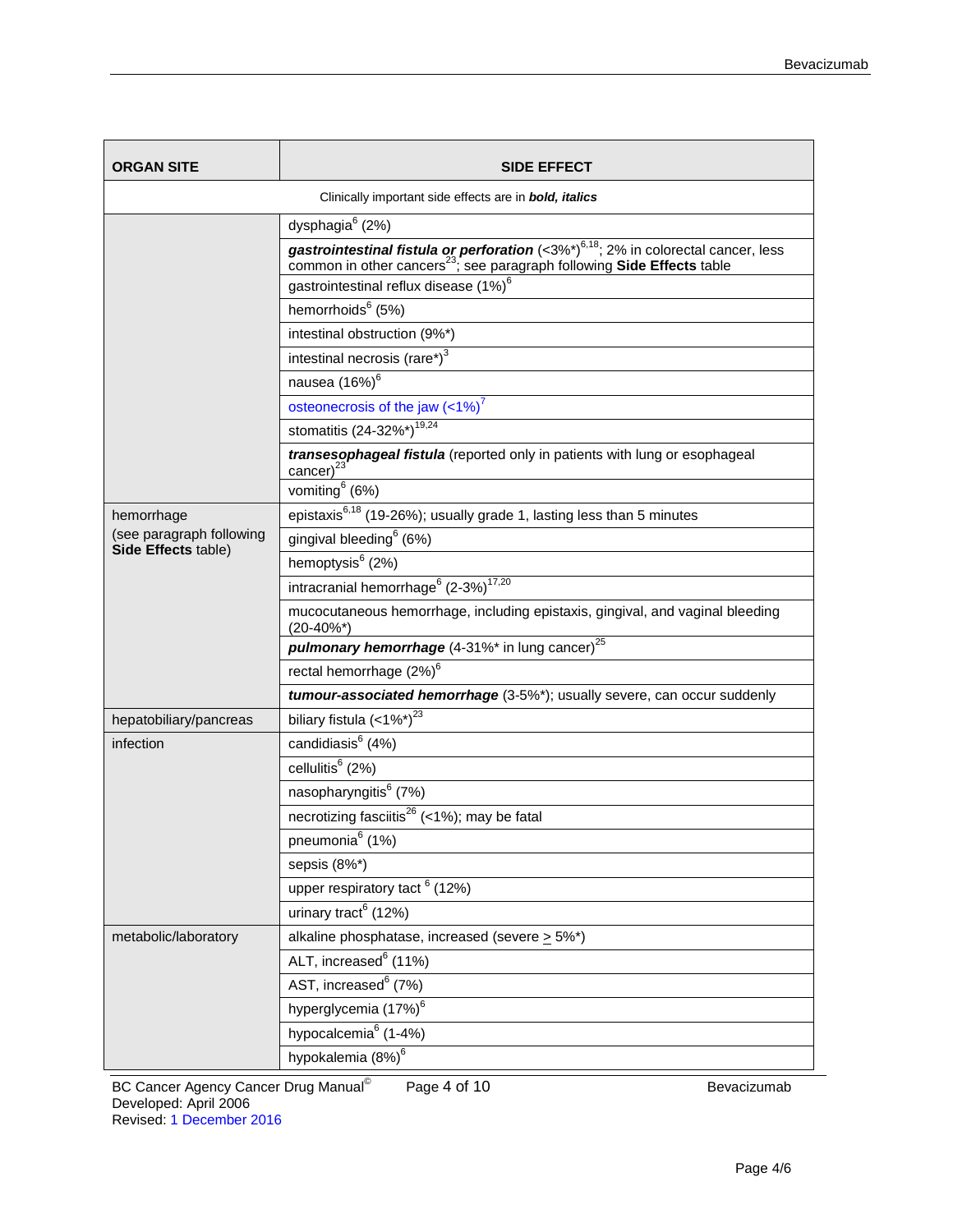| <b>ORGAN SITE</b>                                      | <b>SIDE EFFECT</b>                                                                                                                                                                                                     |  |
|--------------------------------------------------------|------------------------------------------------------------------------------------------------------------------------------------------------------------------------------------------------------------------------|--|
| Clinically important side effects are in bold, italics |                                                                                                                                                                                                                        |  |
|                                                        | hyponatremia (4%) <sup>6</sup>                                                                                                                                                                                         |  |
|                                                        | hypophosphatemia (severe $\geq$ 5%*)                                                                                                                                                                                   |  |
| neurology                                              | agitation <sup>6</sup> (2%)                                                                                                                                                                                            |  |
|                                                        | amnesia $6(7-13%)$                                                                                                                                                                                                     |  |
|                                                        | anxiety $6(6%)$                                                                                                                                                                                                        |  |
|                                                        | aphasia 6 (5-13%)                                                                                                                                                                                                      |  |
|                                                        | ataxia <sup>6</sup> (1-11%)                                                                                                                                                                                            |  |
|                                                        | cognitive disorder, memory impairment <sup>6</sup> (7-13%)                                                                                                                                                             |  |
|                                                        | confusion <sup>6</sup> (14%)                                                                                                                                                                                           |  |
|                                                        | convulsion $^{6,17}$ (6-16%; severe 6%)                                                                                                                                                                                |  |
|                                                        | depression $(7%)$                                                                                                                                                                                                      |  |
|                                                        | dizziness <sup>6</sup> (7%)                                                                                                                                                                                            |  |
|                                                        | encephalopathy, hypertensive $(<1\%^*)^{\overline{3,6}}$                                                                                                                                                               |  |
|                                                        | hemiparesis <sup>6</sup> (11%)                                                                                                                                                                                         |  |
|                                                        | gait disturbance <sup>6</sup> (8%)                                                                                                                                                                                     |  |
|                                                        | insomnia $6(14%)$                                                                                                                                                                                                      |  |
|                                                        | paresthesia, hypoesthesia (5-11%) <sup>1,6</sup>                                                                                                                                                                       |  |
|                                                        | reversible posterior leukoencephalopathy syndrome (RLPS) (≤1%*);<br>unpredictable onset, reported to occur from 16 hours to 1 year after start of<br>therapy <sup>6</sup> ; see paragraph following Side Effects table |  |
|                                                        | somnolence <sup>6</sup> (10%)                                                                                                                                                                                          |  |
|                                                        | $\overline{\text{tremor}}^6$ (6%)                                                                                                                                                                                      |  |
| ocular/visual                                          | eye disorder $( \ge 10\%^*)^{23}$                                                                                                                                                                                      |  |
| pain                                                   | abdominal pain (4%) <sup>1,6</sup>                                                                                                                                                                                     |  |
|                                                        | arthralgia <sup>6</sup> (14%)                                                                                                                                                                                          |  |
|                                                        | back pain <sup>6</sup> (8%)                                                                                                                                                                                            |  |
|                                                        | extremity pain <sup>6</sup> (14%)                                                                                                                                                                                      |  |
|                                                        | headache <sup>6</sup> (37-38%)                                                                                                                                                                                         |  |
|                                                        | musculoskeletal pain <sup>6</sup> (8%)                                                                                                                                                                                 |  |
|                                                        | pain (34-50%, severe 5-6%*)                                                                                                                                                                                            |  |
|                                                        | pharyngolaryngeal pain <sup>6</sup> (7%)                                                                                                                                                                               |  |
| pulmonary                                              | bronchopleural fistula (<1%*) <sup>23</sup>                                                                                                                                                                            |  |
|                                                        | congestion, nasal or sinus <sup>6</sup> (4-7%)                                                                                                                                                                         |  |
|                                                        | cough $(14%)$                                                                                                                                                                                                          |  |
|                                                        | dysphonia <sup>6</sup> (1-11%)                                                                                                                                                                                         |  |
|                                                        | dyspnea $(12\%)^{6,23}$                                                                                                                                                                                                |  |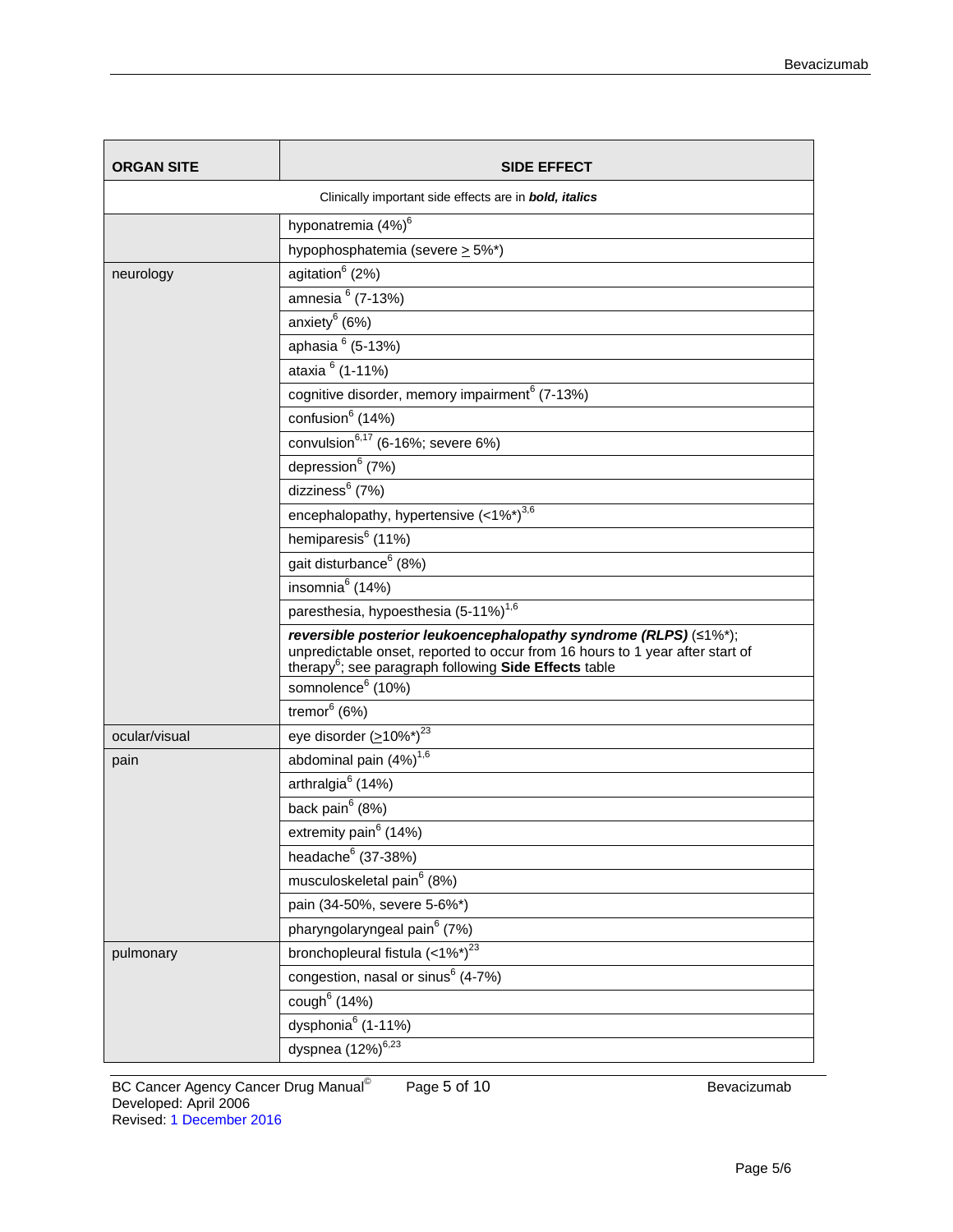| <b>ORGAN SITE</b>                                                                                                              | <b>SIDE EFFECT</b>                                                                                                                          |  |
|--------------------------------------------------------------------------------------------------------------------------------|---------------------------------------------------------------------------------------------------------------------------------------------|--|
| Clinically important side effects are in <b>bold, italics</b>                                                                  |                                                                                                                                             |  |
|                                                                                                                                | nasal septum perforation <sup>6</sup> (1-9%*) <sup>27-29</sup>                                                                              |  |
|                                                                                                                                | pulmonary hypertension <sup>6</sup> ; manifesting as dyspnea on exertion, fatigue, syncope,<br>angina, hemoptysis, and Raynaud's phenomenon |  |
|                                                                                                                                | rhinorrhea $^{23}$ (4%)                                                                                                                     |  |
| <b>proteinuria</b> (≤38%, severe <5%*) <sup>6</sup> ; see paragraph following <b>Side Effects</b> table<br>renal/genitourinary |                                                                                                                                             |  |
|                                                                                                                                | ureteral stricture (rare*) <sup>3</sup>                                                                                                     |  |
|                                                                                                                                | urogenital fistula $(<1\%^*)^{23}$                                                                                                          |  |
| vascular                                                                                                                       | flushing $6(1\%^*)$                                                                                                                         |  |
|                                                                                                                                | peripheral edema <sup>6</sup> (13%)                                                                                                         |  |
|                                                                                                                                | renal thrombotic microangiopathy $6$ ; clinically manifested as proteinuria                                                                 |  |

Adapted from standard reference $<sup>1</sup>$  unless specified otherwise.</sup>

*Arterial thromboembolic events* (ATE), including stroke, transient ischemic attacks, and myocardial infarction, can occur more commonly in patients receiving bevacizumab (2-fold increased risk) and can be fatal in some cases. History of ATE or age greater than 65 years may increase risk.<sup>19</sup>

*Gastrointestinal perforation, fistula, and intra-abdominal abscess* can occur, and have been fatal in some cases. Gastrointestinal perforation may occur at any time during treatment (i.e., it has not been correlated with duration of exposure) although most cases occur within 50 days of treatment initiation.<sup>1,19</sup> Patients generally present with fever, abdominal pain, constipation, and/or nausea/vomiting.<sup>1,19</sup> Bevacizumab should be permanently discontinued in patients with tracheoesophageal fistula or any grade 4 fistula.<sup>19</sup>

*Hemorrhage*, especially tumour-associated hemorrhage, has been reported. These events can occur suddenly and can be fatal. Patients should be monitored for bleeding events and treatment permanently discontinued for grade 3 or 4 bleeding. NSCLC patients with recent *pulmonary hemorrhage/ hemoptysis* (>2.5 mL red blood) should not be treated with bevacizumab. Minor mucocutaneous hemorrhages were also reported in 20-40% in clinical trials. Of these, grade 1 epistaxis (possibly dose dependent), was reported most commonly; gingival and vaginal bleeding less commonly.<sup>6</sup>

*Hypertension* is likely to be dose-dependent,<sup>1</sup> and is generally adequately controlled with oral antihypertensives.<sup>6</sup> It rarely requires discontinuation of bevacizumab or hospitalization. However, very rare cases of hypertensive encephalopathy have been reported, some of which were fatal. Symptoms of hypertensive encephalopathy may include severe hypertension associated with headache, nausea, vomiting, convulsions, or confusion. Hypertensive encephalopathy may be reversible if blood pressure is progressively reduced to near normal range within several hours.<sup>6</sup> Blood pressure should be monitored before each treatment cycle.<sup>3</sup>

*Infusion and hypersensitivity reactions* have been reported in up to 5% of patients and may manifest as dyspnea/difficulty breathing, flushing/redness, rash, hypo- or hypertension, oxygen desaturation, chest pain, rigors, and nausea/vomiting. Infusions should be interrupted in the event of a reaction. In general, routine premedication is not warranted, however use should be dictated by clinical judgement.

*Non-GI fistula* may occur throughout treatment, but typically occur within the first 6 months. Fistula formation, sometimes fatal, may occur in tracheo-esophageal, bronchopleural, biliary, vaginal, and bladder areas. Bevacizumab should be discontinued if fistula formation involves an internal organ.<sup>3</sup>

*Proteinuria,* reported in up to 38% of patients, may range in severity from clinically asymptomatic, transient trace proteinuria to nephrotic syndrome<sup>6</sup> and may be dose-dependent.<sup>1</sup> Although bevacizumab induced proteinuria is rarely associated with renal impairment (nephrotic syndrome, glomerulonephritis), some patients require permanent discontinuation.<sup>6</sup> Animal studies suggest that the mechanism may be a reduction in glomerular endothelial cell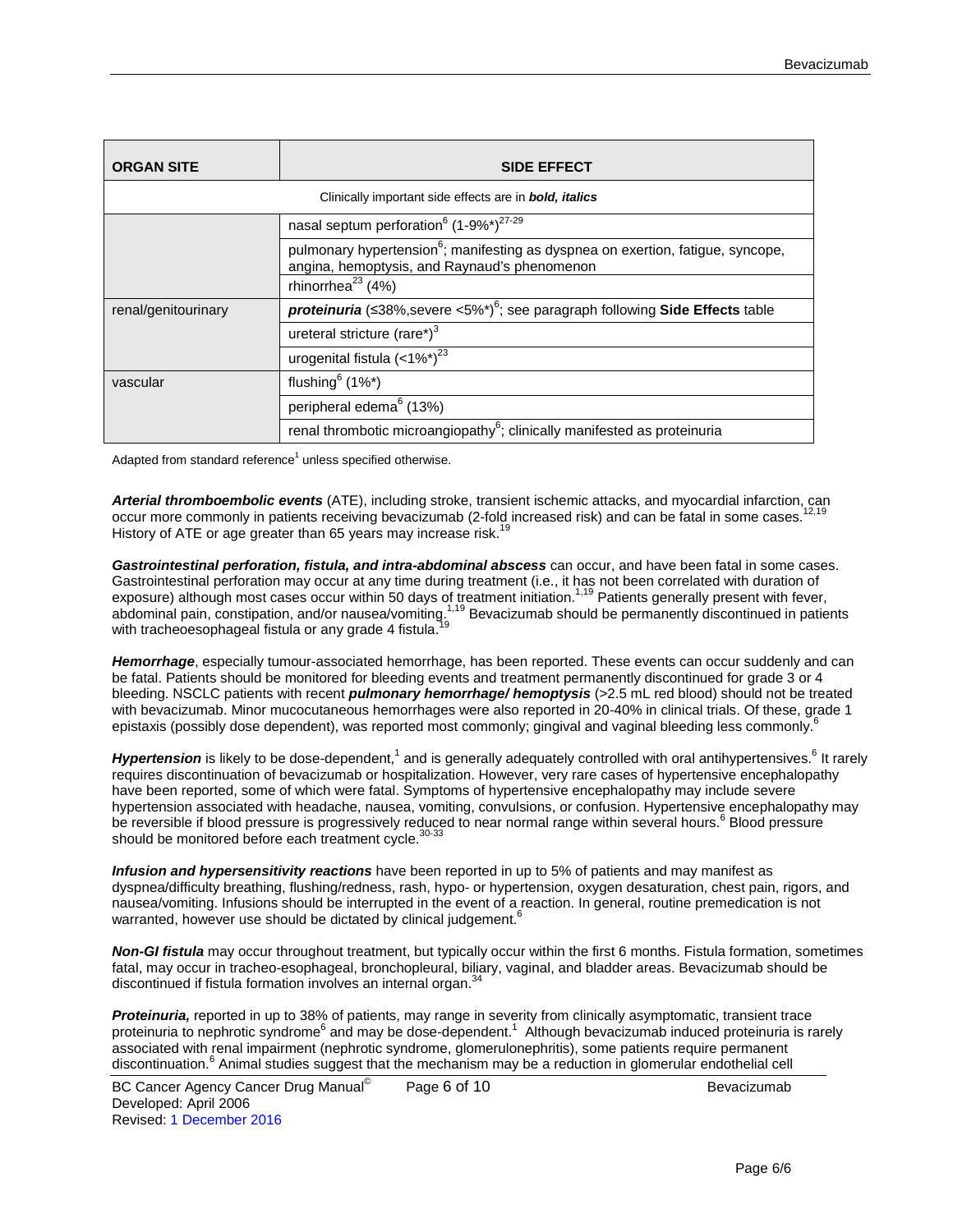proliferation.<sup>35</sup> Patients with a history of hypertension may be at increased risk.<sup>1</sup> Dipstick urinalysis is recommended for all patients, at baseline and throughout treatment.

Reversible posterior leukoencephalopathy syndrome (RPLS), a rare neurologic disorder, has been reported. Symptoms may include seizures, headache, altered mental status, visual disturbance, or cortical blindness, with or without associated hypertension, and may be difficult to differentiate from those of uncontrolled hypertension. Brain imaging confirms the diagnosis. Onset of symptoms may occur from 16 hours to 1 year after initiation of bevacizumab. RPLS may be reversible if promptly treated. Symptoms usually resolve within days, although neurologic sequelae may remain.<sup>6</sup>

*Wound healing* may be impaired. VEGF has been associated with wound healing, and some VEGF inhibitors may inhibit dermal-wound angiogenesis.<sup>13</sup> Complications can occur, and have been fatal in some cases.<sup>1,6</sup> The appropriate interval between bevacizumab and elective surgery is unknown, however it is suggested that bevacizumab should be held for at least 28 days prior to elective surgery,<sup>4</sup> and should not be initiated for at least 28 days following major surgery and until surgical wound is fully healed to prevent complications.

| <b>AGENT</b>                | <b>EFFECT</b>                                               | <b>MECHANISM</b>                                                                      | <b>MANAGEMENT</b>                                                                                                                         |
|-----------------------------|-------------------------------------------------------------|---------------------------------------------------------------------------------------|-------------------------------------------------------------------------------------------------------------------------------------------|
| anthracyclines <sup>3</sup> | anthracycline-induced<br>cardiotoxicity may be<br>increased | unknown                                                                               | monitor cardiac function as per<br>doxorubicin monograph                                                                                  |
| CARBOplatin <sup>6</sup>    | no effect on<br>CARBOplatin<br>pharmacokinetics             |                                                                                       |                                                                                                                                           |
| DOXOrubicin <sup>6</sup>    | no effect on<br><b>DOXOrubicin</b><br>pharmacokinetics      |                                                                                       |                                                                                                                                           |
| fluorouracil <sup>6</sup>   | no effect on<br>fluorouracil<br>pharmacokinetics            |                                                                                       |                                                                                                                                           |
| irinotecan $\sqrt{6,36,37}$ | toxicity of irinotecan<br>may be increased                  | unknown; plasma levels of<br>irinotecan active metabolite<br>(SN-38) may increase 33% | consider irinotecan dose reduction for<br>patients developing severe diarrhea or<br>neutropenia. <sup>6</sup>                             |
| PACLitaxel <sup>6</sup>     | no effect on<br>PACLitaxel<br>pharmacokinetics              |                                                                                       |                                                                                                                                           |
| SUNItinib <sup>6,38</sup>   | microangiopathic<br>hemolytic anemia<br>(MAHA)              | thrombotic lesions in<br>microvessels                                                 | combination not recommended; monitor<br>for red cell fragmentation, anemia,<br>thrombocytopenia, and for signs of<br>MAHA <sup>6,38</sup> |

## **INTERACTIONS:**

## **SUPPLY AND STORAGE:**

*Injection*: Hoffmann-La Roche supplies bevacizumab as 100 mg and 400 mg single-use, preservative-free vials at a concentration of 25 mg/mL. Store in refrigerator. Store in outer carton to protect from light. Do not freeze. Do not shake.<sup>6</sup>

*For basic information on the current brand used at the BC Cancer Agency, se[e Chemotherapy Preparation and](http://www.bccancer.bc.ca/HPI/DrugDatabase/Appendices/default.htm%23chemochart)  [Stability Chart](http://www.bccancer.bc.ca/HPI/DrugDatabase/Appendices/default.htm%23chemochart) in Appendix.*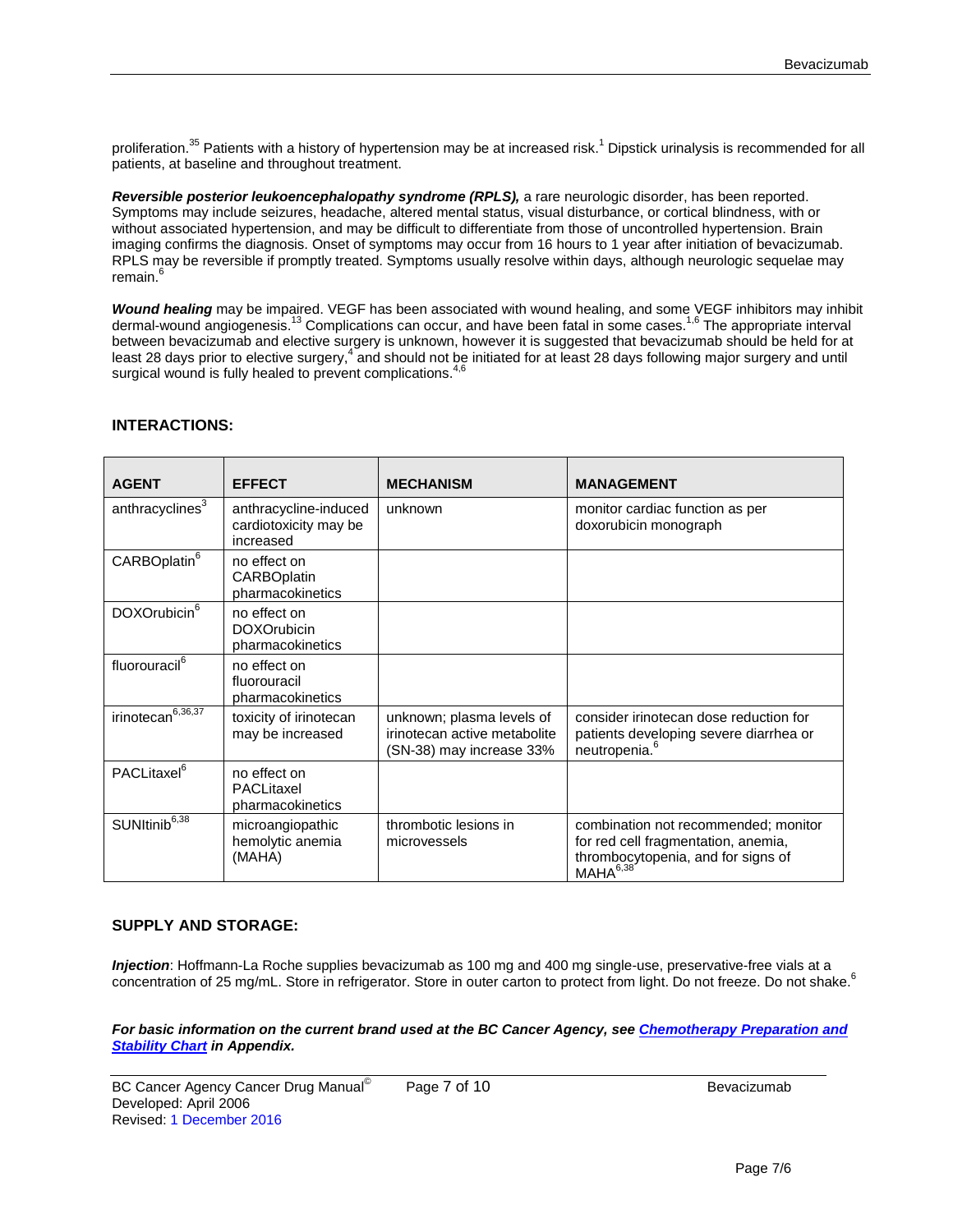## **SOLUTION PREPARATION AND COMPATIBILITY:**

*For basic information on the current brand used at the BC Cancer Agency, se[e Chemotherapy Preparation and](http://www.bccancer.bc.ca/HPI/DrugDatabase/Appendices/default.htm%23chemochart)  [Stability Chart](http://www.bccancer.bc.ca/HPI/DrugDatabase/Appendices/default.htm%23chemochart) in Appendix.*

*Additional information:* Do not mix with dextrose or glucose solutions (e.g., D5W), as a concentration-dependent degradation of bevacizumab has been observed.<sup>1</sup>

*Compatibility:* consult detailed reference

## **PARENTERAL ADMINISTRATION:**

|                       | BCCA administration guideline noted in <b>bold</b> , <i>italics</i>                                                                                                                 |
|-----------------------|-------------------------------------------------------------------------------------------------------------------------------------------------------------------------------------|
| Subcutaneous          | no information found                                                                                                                                                                |
| Intramuscular         | no information found                                                                                                                                                                |
| Direct intravenous    | do NOT use <sup>6</sup>                                                                                                                                                             |
| Intermittent infusion | in 100 mL NS over 10-60 minutes <sup>39-41</sup>                                                                                                                                    |
|                       | some sources recommend infusing first dose over 90<br>minutes; if well tolerated, second dose over 60 minutes;<br>if well tolerated, subsequent infusions over 30<br>minutes. $1,6$ |
| Continuous infusion   | no information found                                                                                                                                                                |
| Intraperitoneal       | no information found                                                                                                                                                                |
| Intrapleural          | no information found                                                                                                                                                                |
| Intrathecal           | no information found                                                                                                                                                                |
| Intra-arterial        | no information found                                                                                                                                                                |
| Intravesical          | no information found                                                                                                                                                                |
| Intravitreal          | has been used for macular degeneration <sup>42</sup>                                                                                                                                |

### **DOSAGE GUIDELINES:**

Refer to protocol by which patient is being treated. Numerous dosing schedules exist and depend on disease, response and concomitant therapy. Guidelines for dosing also include consideration of absolute neutrophil count (ANC). Dosage may be reduced, delayed or discontinued in patients with bone marrow depression due to cytotoxic/radiation therapy or with other toxicities.

#### *Adults:*

|              |                                               | BCCA usual dose noted in <b>bold, italics</b> |
|--------------|-----------------------------------------------|-----------------------------------------------|
| Intravenous: | Cycle Length:<br>2 weeks <sup>1,6,32,33</sup> | 5 mg/kg IV for one dose on day 1              |
|              | 3 weeks $^{30,31}$ :                          | 7.5 mg/kg IV for one dose on day 1            |
|              | 2 weeks $6,41$                                | 10 mg/kg IV for one dose on day 1             |
|              | 3 weeks $6,41$                                | 15 mg/kg IV for one dose on day 1             |

Dose reduction for adverse events is not recommended. Bevacizumab should be either discontinued or temporarily suspended.<sup>1</sup>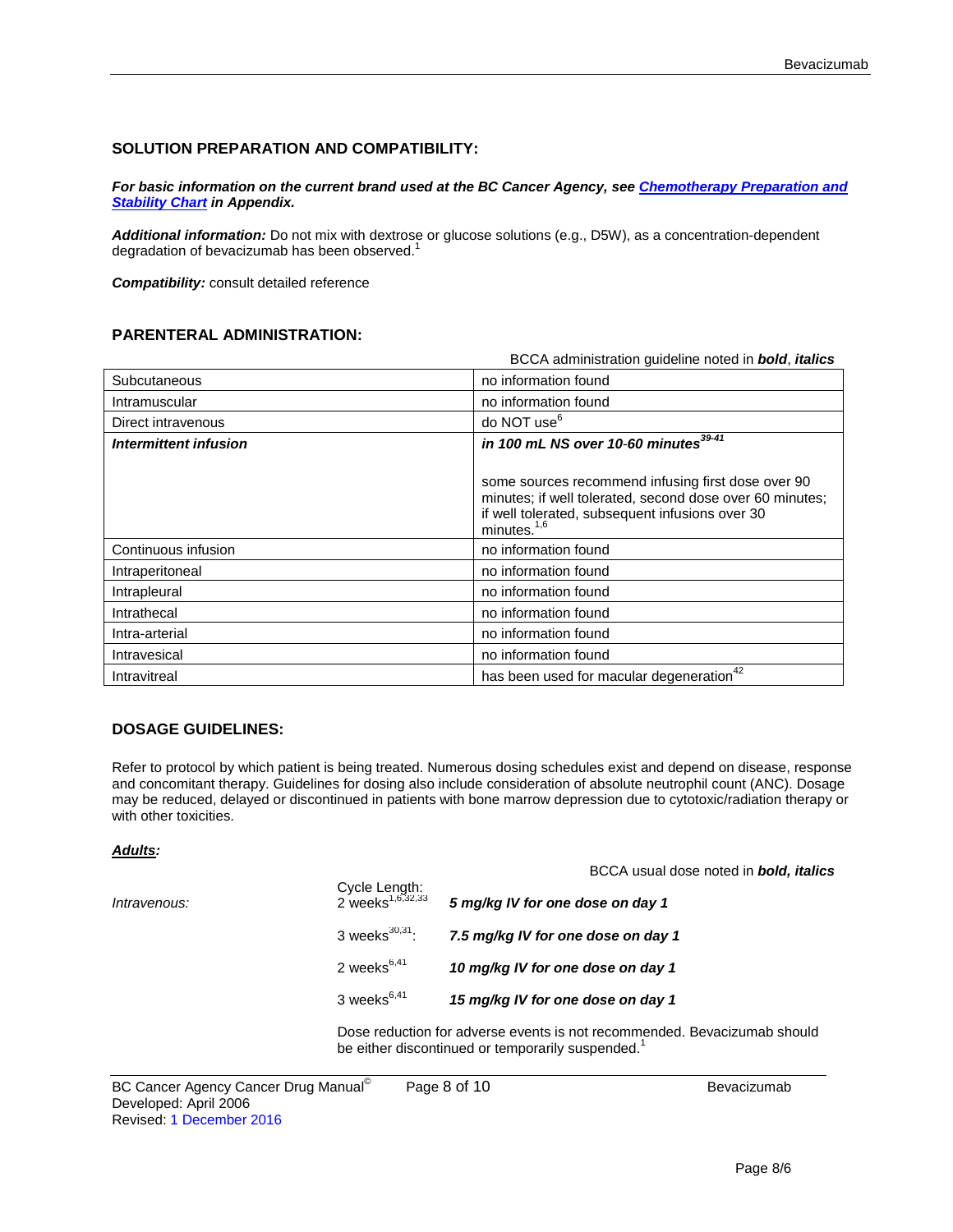| BCCA usual dose noted in <b>bold, italics</b> |  |  |  |  |
|-----------------------------------------------|--|--|--|--|
|-----------------------------------------------|--|--|--|--|

| Concurrent radiation:       | Cycle Length:<br>no information found                                                                                                                         |
|-----------------------------|---------------------------------------------------------------------------------------------------------------------------------------------------------------|
| Dosage in myelosuppression: | modify according to protocol by which patient is being treated; if no quidelines<br>available, refer to Appendix 6 "Dosage Modification for Myelosuppression" |
| Dosage in renal failure:    | safety and efficacy has not been studied in this population                                                                                                   |
| Dosage in hepatic failure:  | safety and efficacy has not been studied in this population                                                                                                   |
| Dosage in dialysis:         | no information found                                                                                                                                          |
| <b>Children:</b>            | safety and efficacy in pediatric patients have not been established                                                                                           |

#### **REFERENCES:**

1. Hoffmann-La Roche Limited. AVASTIN® product monograph. Mississauga, Ontario; 9 September 2005.

- 2. Croom KF, Foster RH. Bevacizumab: In the Treatment of Colorectal Cancer. American Journal of Cancer 2004;3(3):187-194.
- 3. Rose BD editor. Bevacizumab. [www.uptodate.com](http://www.uptodate.com/) ed. Waltham, Massachusetts: UpToDate 13.3; 2006.
- 4. Genentech Inc. AVASTIN® product monograph. South San Francisco, California; July 2009.

5. Celgene. VIDAZA® product monograph. Oakville, Ontario; 22 October 2009.

6. Hoffman-La Roche Limited. AVASTIN® product monograph. Mississauga, Ontario; 26 August 2010.

7. Hoffman-La Roche Limited. AVASTIN® product monograph. Mississauga, Ontario; 2 February 2016.

8. Health Canada. Health Canada Endorsed Important Safety Information on AVASTIN® (bevacizumab) - Higher incidence of new cases of ovarian failure observed in premenopausal women treated with AVASTIN® (bevacizumab). Health Canada, 9 November 2011.

Available at: [http://www.hc-sc.gc.ca/dhp-mps/medeff/advisories-avis/prof/\\_2011/avastin.](http://www.hc-sc.gc.ca/dhp-mps/medeff/advisories-avis/prof/_2011/avastin) Accessed 14 November 2011.

9. Hoffman-La Roche Limited. AVASTIN® product monograph. Mississauga, Ontario; 2 September 2011.

10. Genentech Inc. AVASTIN® product monograph. San Francisco, California; January 2005.

11. Marianne Taylor MD. Personal communication. BC Cancer Agency Medical Oncologist; February 2006.

12. Sharlene Gill MD. Personal communication. BC Cancer Agency Medical oncologist; February 2006.

13. Hurwitz H, Fehrenbacher L, Novotny W, et al. Bevacizumab plus irinotecan, fluorouracil, and leucovorin for metastatic colorectal cancer.[see comment]. New England Journal of Medicine 2004;350(23):2335-42.

14. Kabbinavar FF, Schulz J, McCleod M, et al. Addition of bevacizumab to bolus fluorouracil and leucovorin in first-line metastatic colorectal cancer: results of a randomized phase II trial. Journal of Clinical Oncology 2005;23(16):3697-705.

15. Hoffman-La Roche Limited. letter - association of AVASTIN® with allergic reactions. Mississauga, Ontario; 23 August 2010. 16. Cohen MH, Shen YL, Keegan P, et al. FDA drug approval summary: bevacizumab (AVASTIN®) as treatment of recurrent

glioblastoma multiforme. The Oncologist 2009;14(11):1131-1138.

17. Friedman HS, Prados MD, Wen PY, et al. Bevacizumab alone and in combination with irinotecan in recurrent glioblastoma. J Clin Oncol 2009;27(28):4733-4740.

18. Moen MD. Bevacizumab in previously treated glioblastoma. Drugs 2010;70(2):181-189.

19. Basow DS editor. Bevacizumab. UpToDate 19.1 ed. Waltham, Massachusetts: UpToDate®; accessed 18 April 2011.

20. Beal K, Abrey LE, Gutin PH. Antiangiogenic agents in the treatment of recurrent or newly diagnosed glioblastoma: analysis of singleagent and combined modality approaches. Rad Oncol 2011;6(2).

21. BC Cancer Agency Provincial Systemic Therapy Program. Provincial Systemic Therapy Program Policy III-20: Prevention and Management of Extravasation of Chemotherapy. Vancouver, British Columbia: BC Cancer Agency; 1 November 2010. 22. Boccardo F, Cannata D, Cussotto M, et al. Intravesical idarubicin: a dose-finding study. Cancer Chemother Pharmacol 1996;38(1):102-105.

23. Hoffmann-La Roche Limited. AVASTIN® product monograph. Mississauga, Ontario; 21 September 2007.

24. Hewson QC, Lova PE, Malcolm AJ, et al. Receptor mechanisms mediating differentiation and proliferation effects of retinoids on neuroblastoma cells. Neuroscience Letters 2000;279(2):113-6.

25. McEvoy G, editor. AHFS 2005 Drug Information. Bethesda, MD: American Society of Health-System Pharmacists, Inc.; 2005. 26. Hoffmann-La Roche Ltd. Health Canada Endorsed Important Safety Information on AVASTIN® (bevacizumab) - Cases of necrotizing fasciitis reported with the use of AVASTIN® (bevacizumab). Health Canada, 29 April 2013. Available at[: http://www.hc-sc.gc.ca/dhp](http://www.hc-sc.gc.ca/dhp-mps/medeff/advisories-avis/prof/)[mps/medeff/advisories-avis/prof/.](http://www.hc-sc.gc.ca/dhp-mps/medeff/advisories-avis/prof/) Accessed 30 April 2013.

27. Mailliez A, Baldini C, Van JT, et al. Nasal septum perforation: a side effect of bevacizumab chemotherapy in breast cancer patients. Br J Cancer 2010;103:772-775.